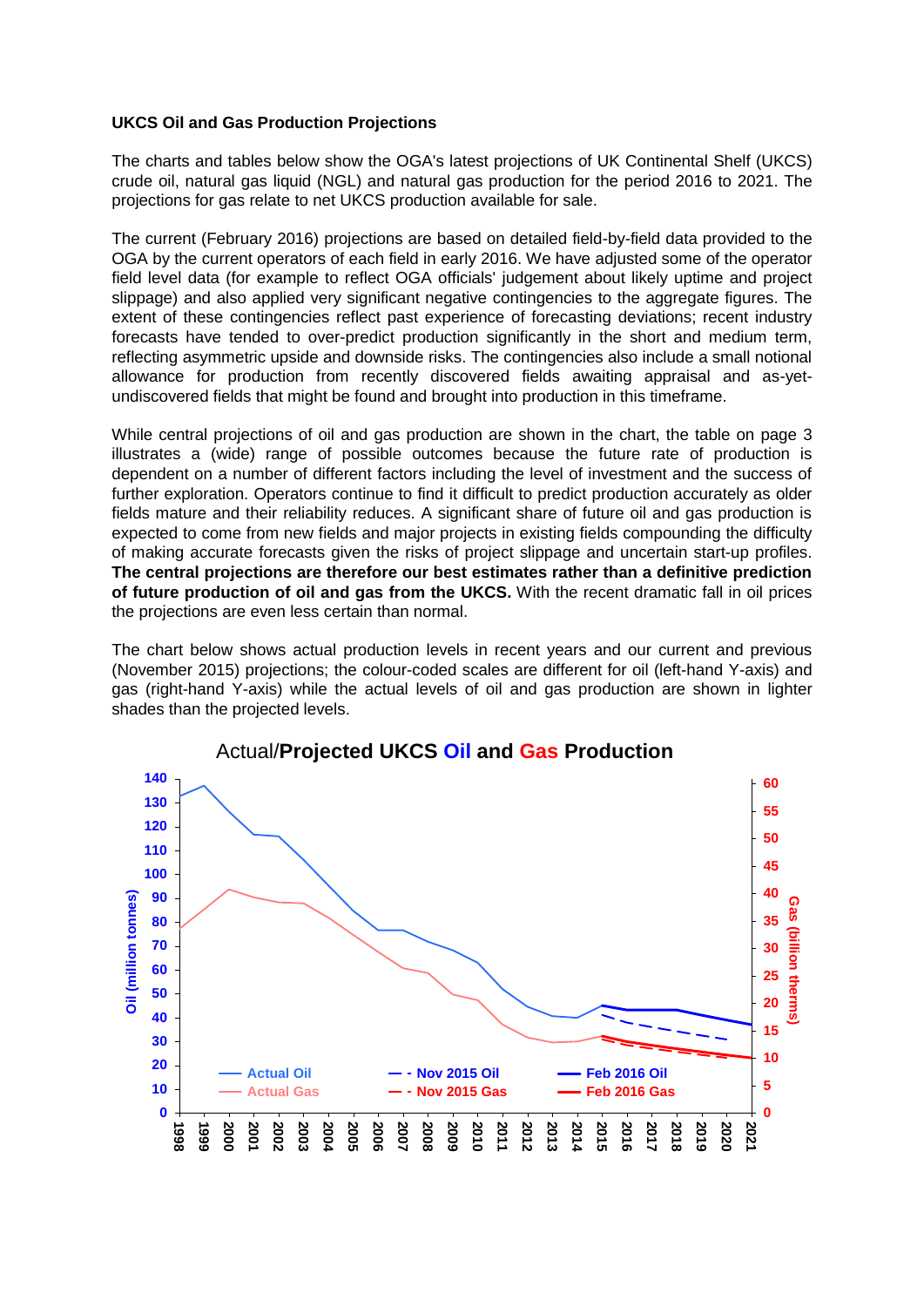Production of both oil (especially) and gas was higher than expected in November 2015. The projections for oil and, to a much lesser extent, gas have been revised upwards reflecting the higher outturn for 2015 and the continuing strength of industry forecasts for later years despite the "lower for longer" outlook for oil prices. After 2021, oil and gas production are both assumed to decline at 5% a year as illustrated in the table on page 4 below.

The charts below compare the current and previous central projections with (as dashed lines) the ranges published here (on page [3\)](#page-2-0) and previously.



#### **Comparison of Oil Production Projections**



## **Comparison of Gas Production Projections**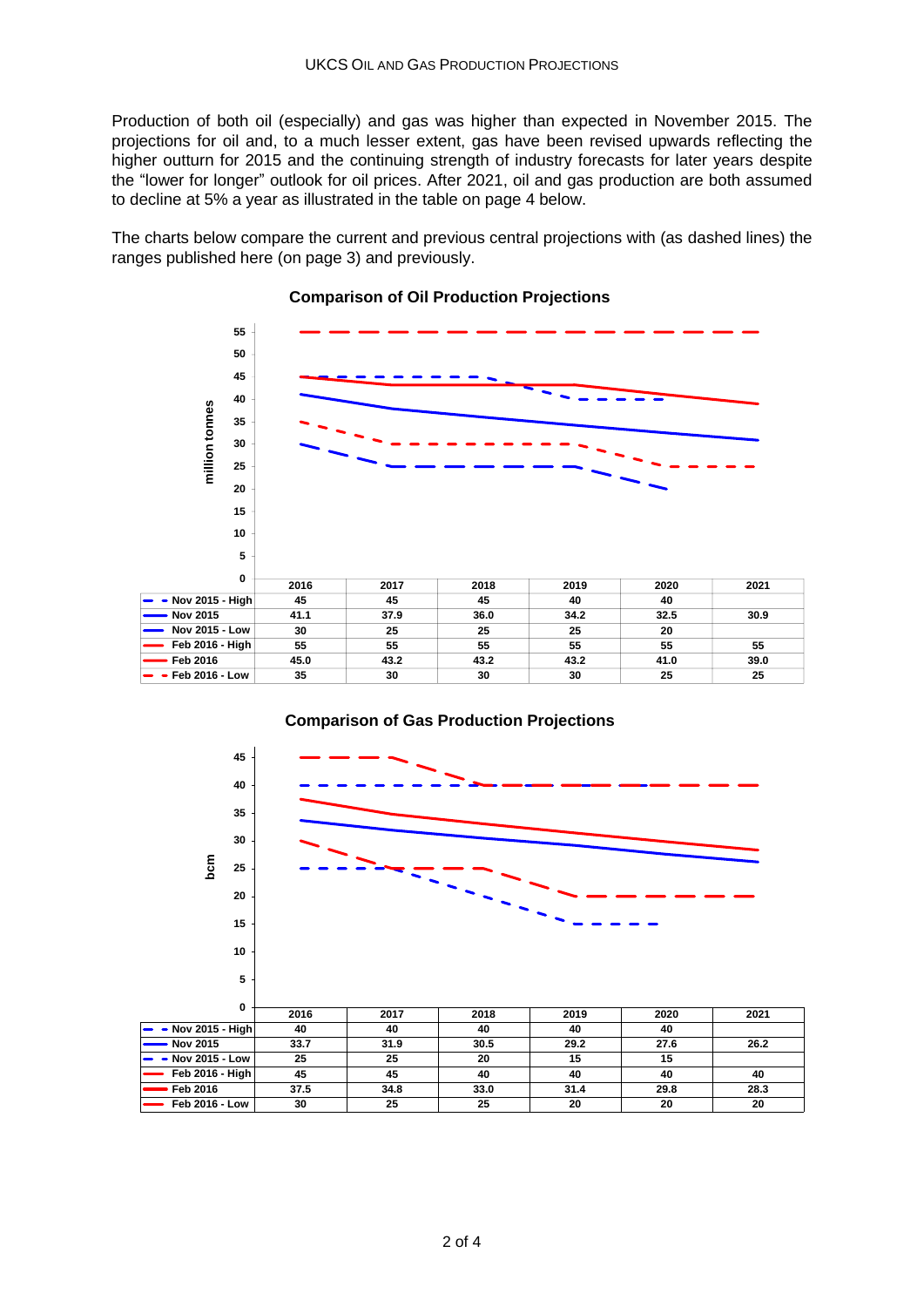## <span id="page-2-0"></span>**Indicative Ranges of Production Projections**

| a) Oil (including NGLs) |                |   |    |  |  |  |
|-------------------------|----------------|---|----|--|--|--|
|                         | million tonnes |   |    |  |  |  |
| 2016                    | 35             | ٠ | 55 |  |  |  |
| 2017                    | 30             | ٠ | 55 |  |  |  |
| 2018                    | 30             | ٠ | 55 |  |  |  |
| 2019                    | 30             | ٠ | 55 |  |  |  |
| 2020                    | 25             | ٠ | 55 |  |  |  |
| 2021                    | 25             | ٠ | 55 |  |  |  |

| b) Natural Gas Liquids (NGLs) |                                   |  |  |  |  |  |  |
|-------------------------------|-----------------------------------|--|--|--|--|--|--|
|                               | million tonnes                    |  |  |  |  |  |  |
| 2016                          | 1.9<br>$-2.9$                     |  |  |  |  |  |  |
| 2017                          | 1.8<br>2.8<br>$\omega_{\rm{max}}$ |  |  |  |  |  |  |
| 2018                          | 1.8<br>$-2.8$                     |  |  |  |  |  |  |
| 2019                          | 1.8<br>2.8<br>$\omega_{\rm{max}}$ |  |  |  |  |  |  |
| 2020                          | 1.7<br>2.6<br>u,                  |  |  |  |  |  |  |
| 2021                          | 1.6<br>2.5<br>$\blacksquare$      |  |  |  |  |  |  |

| c) Gas |                             |  |  |  |  |  |  |  |
|--------|-----------------------------|--|--|--|--|--|--|--|
|        | <b>billion cubic metres</b> |  |  |  |  |  |  |  |
| 2016   | 30<br>45<br>٠               |  |  |  |  |  |  |  |
| 2017   | 25<br>45<br>٠               |  |  |  |  |  |  |  |
| 2018   | 25<br>40<br>٠               |  |  |  |  |  |  |  |
| 2019   | 20<br>40<br>٠               |  |  |  |  |  |  |  |
| 2020   | 45<br>15<br>٠               |  |  |  |  |  |  |  |
| 2021   | 40<br>15<br>٠               |  |  |  |  |  |  |  |
|        |                             |  |  |  |  |  |  |  |

a) Production of oil (including NGLs) in 2015 was 45.0 million tonnes

b) Production of NGLs in 2015 was 2.4 million tonnes

c) Net production of gas in 2015 was *c.*37.5 bcm

Mike Earp

Oil and Gas Authority (OGA) tel +44 (0)3000 671604 e-mail [mike.earp@oga.gsi.gov.uk](mailto:mike.earp@oga.gsi.gov.uk) February 2016